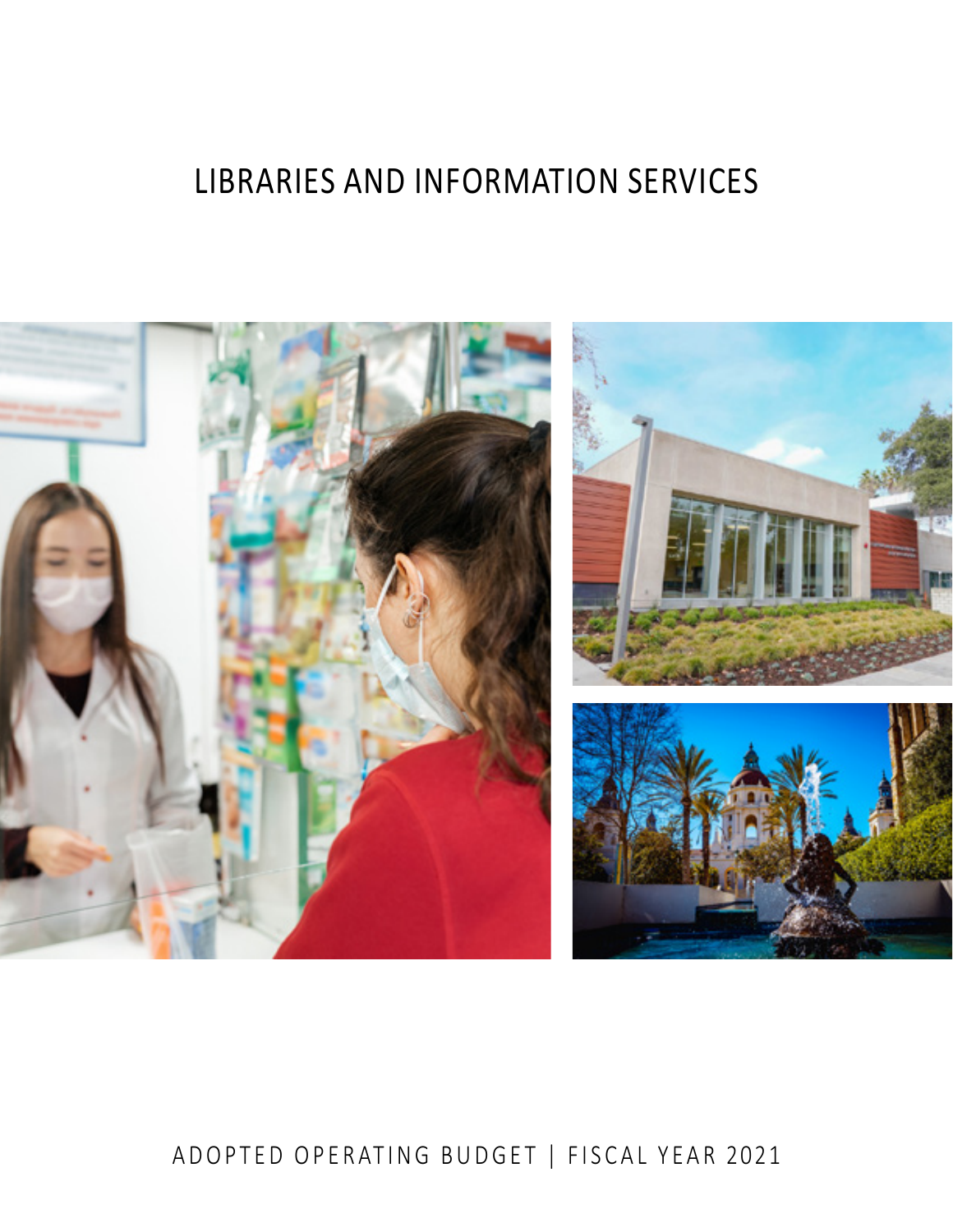

196 ADOPTED OPERATING BUDGET | FISCAL YEAR 2021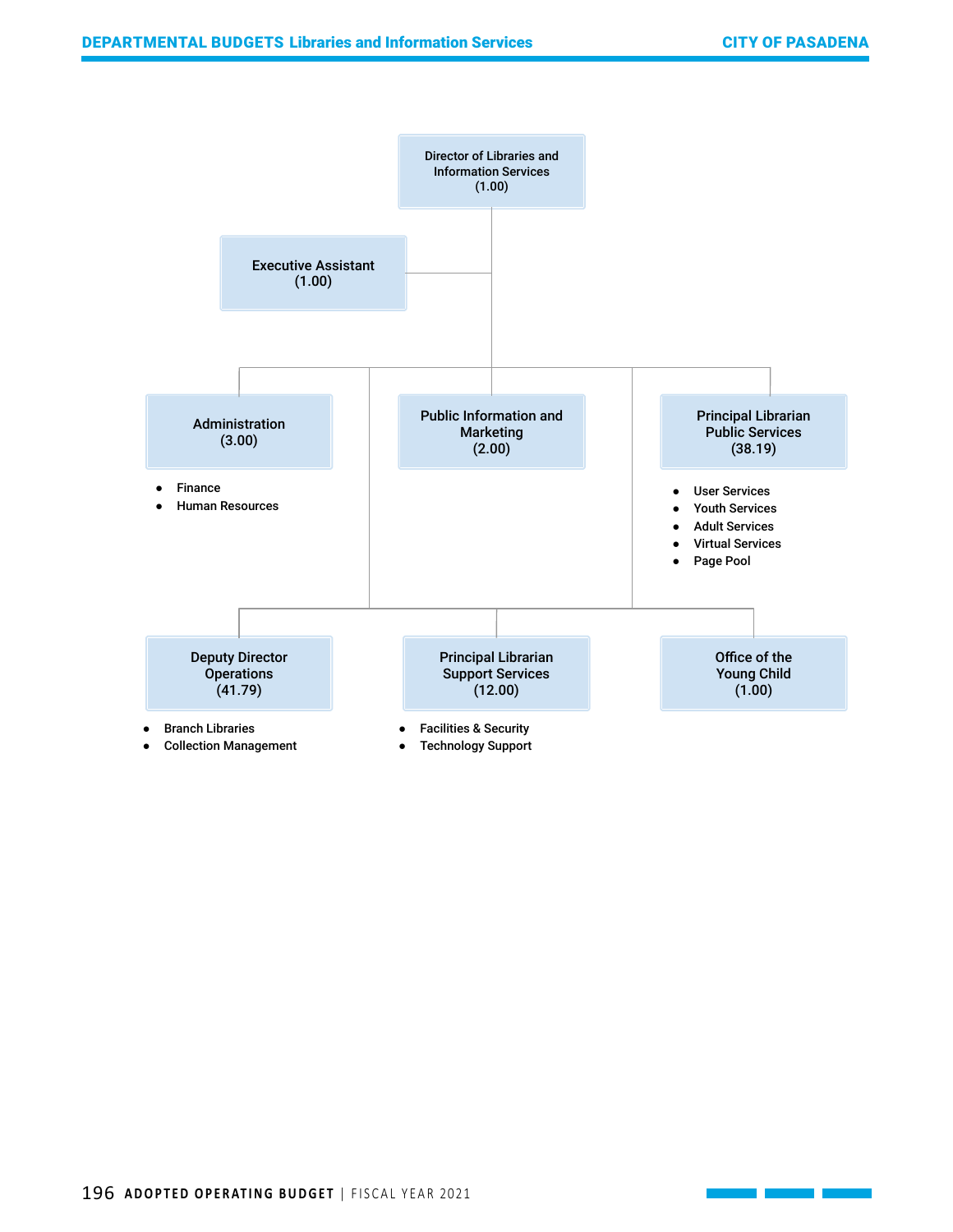# **MISSION STATEMENT**

The freedom to know is the foundation of our democracy. The mission of the Pasadena Public Library, a basic municipal service, is to be an information center for the Pasadena community in order to preserve and encourage the free expression of ideas essential to an informed citizenry.

#### **PROGRAM DESCRIPTION**

The Department provides collections, services, and staff that support an informed citizenry. The Library performs the following services:

- Serves as neighborhood information centers for people of all ages and provides general reference, electronic resources, readers' advisory, homework assistance, neighborhood information, and leisure reading;
- Provides collections that are relevant and in a variety of formats and languages;
- Offers a variety of services for children and youth including early literacy, story times, class visits, homework support, outreach to preschools, collections, reference assistance, readers' advisory, after school programs, and a Summer Reading program for both children and teens;
- Provides hands-on equipment to encourage creativity, exploration, play, problem-solving and experimentation in Central Library's Innovation Lab and nearby game room featuring virtual reality experiences for teens and adults, ages 13+;
- Provides ongoing adult programming such as monthly book groups, career and job assistance, and the annual communitywide reading program, One City, One Story;
- Provides general reference assistance as well as in-depth research for the general public and for City departments through the Municipal Information Service;
- Provides free computer workstations and wireless Internet access;
- Provides public training classes on basic computer skills and effective use of electronic resources;
- Provides adult literacy assistance and resource materials;
- Provides local history information and support;
- Partners with local and area agencies, groups, and institutions to enhance library services and programs;
- Provides an Integrated Library System to enhance public access to Library collections, services and to support our community's social online space; and
- Directs and guides the Early Child Development Program.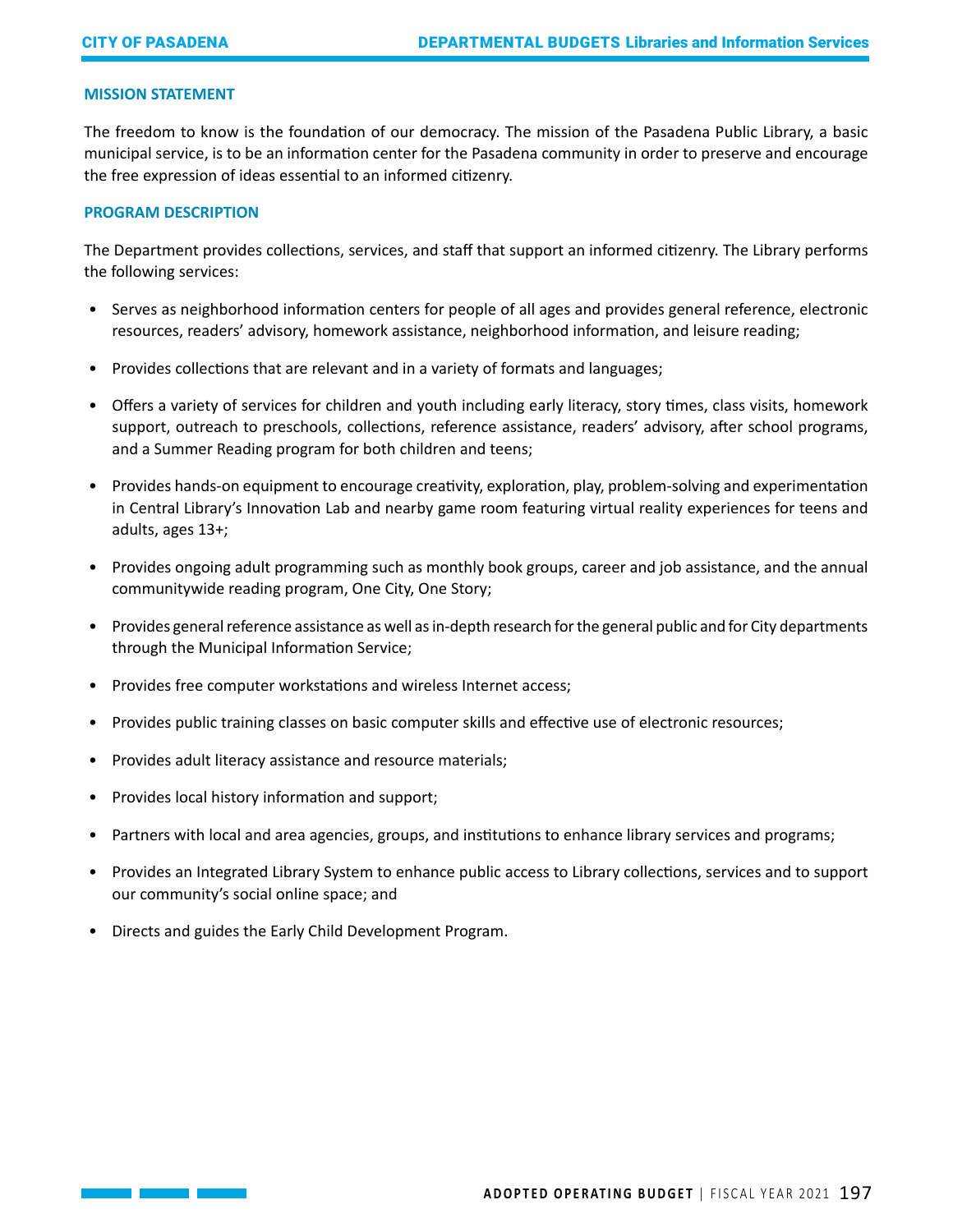# **DEPARTMENTAL RELATIONSHIP TO CITY COUNCIL GOALS**

#### **Support and Promote the Quality of Life and the Local Economy**

Pasadena's libraries enhance and enrich the lives of local citizens. The Library plays a significant role in meeting the educational and recreational needs of the community and is essential to the quality of life of Pasadena's residents. Through Central Library, nine branch libraries, and its robust online presence, the Library provides a wide variety of services, programs, and collections at the neighborhood level and virtually to meet the community's information needs. In FY 2019, an estimated 2,240,000 people visited Pasadena's libraries; 791,770 in person, 1,448,230 in online hits, and 11,658 followers across various social media platforms (Facebook, Instagram and Twitter). Over 2,100 patrons visit Pasadena's libraries in person daily and over 3,900 online hits each day.

From infants through retired citizens, libraries meet the informational needs of all Pasadenans. The community's support of a dedicated tax to financially support the maintenance and operations of Central Library and nine branch libraries affirms the importance of the Library.

#### **Maintain Fiscal Responsibility and Stability**

The Library continues to think strategically to effectively manage resources that support and promote the successful delivery of service to the community. It maintains ongoing communication with the community through the Library Commission, Friends of the Library, the Pasadena Community Foundation, and branch associate groups, thereby fostering community collaborations to further maximize resources. The Library has also continued to apply for grants that will augment local funds to provide additional programming and services, such as First 5 LA, Pasadena Literary Alliance, California State Library, Southern California Library Cooperative, Abriendo Puertas, California Mental Health Services Authority and Los Angeles County Department of Mental Health, Early Learning Shared Vision Grant, Pasadena Child Health Foundation, etc.

#### **Improve, Maintain, and Enhance Public Facilities and Infrastructure**

The Library strives to provide well-maintained and inviting facilities that promote a positive experience for customers. Improvements and updates to the facility occur at every library location. In FY 2020, many new infrastructure projects were completed at Central Library and Allendale, Hastings, Hill Avenue, La Pintoresca, Linda Vista, and San Rafael Branch Libraries. These included the following:

- New cork and carpet flooring installation at Linda Vista Branch Library;
- New carpeting at La Pintoresca Branch Library;
- Remodeling of both Central Library elevators;
- New ceiling installation, exterior plaster and painting work at Allendale Branch Library;
- Filtered drinking fountains at multiple library locations;
- Electrical outlets for public use at Hill Avenue Branch Library;
- Brighter, more energy efficient lighting installation at Hastings and San Rafael Branch Libraries;
- New upholstery for seating at Central Library's Donald Wright Auditorium; and
- Beautification efforts for the courtyard at Central Library to restore the space to its original appearance, as well as other improvements.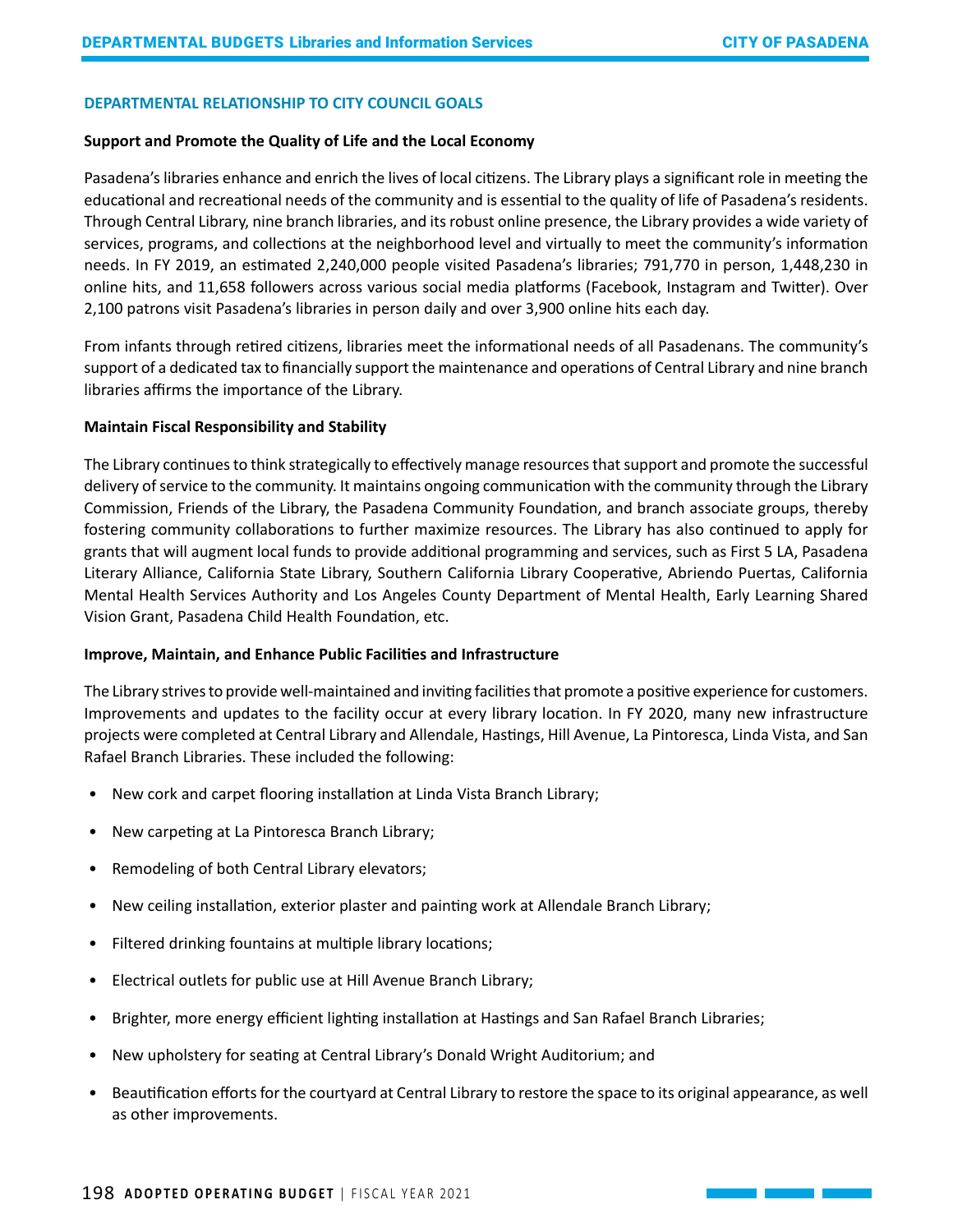# **FISCAL YEAR 2020 ACCOMPLISHMENTS**

The Department accomplished the following during FY 2020:

- Overdue fines for children's materials were eliminated greatly improving access to reading materials and other resources for our youngest residents.
- Commemorated Black History Month, Asian American and Pacific Islander Month, Educator Night, National Poetry Month, Mental Health Day, Hispanic Heritage Month, National Coming Out Day and continued the yearlong celebration of 100 years of U.S. Votes for Women with virtual programming.
- Held the widely attended ArtNight celebration *National Coming Out Day at Night* at Central Library.
- Presented three community read programs for adults and tweens; the 18th annual One City, One Story program featuring, *The Secrets We Kept* by author Lara Prescott (March), the Summer One City, One Story featuring *Finding Dorothy* by author Elizabeth Letts (June & July) and the 4th annual Young Readers League program featuring *The Parker Inheritance* by author Varian Johnson.
- Kicked off the popular Pasadena Central Library Authors and their Journeys series and presented a Conversation with Author Michael Connelly discussing his new book, *The Night Fire.*
- Provided free citizenship preparation classes for individuals in the US naturalization process. Established Citizenship Corners and created Citizenship kits for Central Library and La Pintoresca and Villa Parke Branch Libraries.
- La Pintoresca Branch Library offered free English classes for non-native English speakers.
- In response to demand for materials about race relations and social justice, created an "Always Available" Antiracism and Social Justice eBook Collection and reading/viewing list of library related materials.
- La Pintoresca Branch Library hosted the grand opening of the new community-wide, child and family support network, [Growing Together PASadena](https://gcc01.safelinks.protection.outlook.com/?url=http%3A%2F%2Fr20.rs6.net%2Ftn.jsp%3Ff%3D001wZcoFHXHDy1gwcsN5ux4fjt9bkqYXMjtyQJlgMlUTwzRJZCXLhrFlndoqh-vDuDDMrN9lD0MWaKXSWtxrcMNltEVYpXSU0mP5j2yZepRIroVM9PW-lx1Wprx2E08kYKhJt2b3qPCLATptGB1aYbSFtTOABNbyLEoErY42q_BREM%3D%26c%3DTStRWrl_s9i06GyD1x6AKY_7vnqR-c3qhOAGjES9T1D8XBRXns5X7Q%3D%3D%26ch%3D56ikbBbWjQT6hu1qNgMkblJ_9WqatC006WqRb0OUePCIxdIbBLcNUA%3D%3D&data=01%7C01%7Ccogrady%40cityofpasadena.net%7C753a61c797a44d23f39a08d7777d48e3%7C82d9fc002c664402a28fc6bcdc32e491%7C1&sdata=iQIIZ53hS5PsHO7IqPgFGttmq7oZFBybfTl44lUvpJg%3D&reserved=0) (GTP). This culminated several years of collaboration between parents, caregivers, service providers, and early childhood advocates to establish community resource centers for children and their families providing individualized resources and referrals, parenting support, and opportunities for children to grow in key developmental areas.
- Celebrated Neighborhood Science engaging our community in real, hands-on science using state-of-the-art tools while exploring the atmosphere, biosphere, pedosphere, and hydrosphere in our local environment.
- Voted "Best Library" in the "Best Of" voting by the readers of the *Pasadena Weekly* newspaper.
- Began *What's Brewing?* informal monthly gatherings to talk to those experiencing homelessness and provide resources, understanding and compassion at Central Library and Hill Avenue Branch Library.
- Started *Peer Mentoring for Young Adults* in partnership with Public Health Department and Los Angeles County Department of Mental Health a weekly drop in peer mentoring program for ages 18 to 25.
- Partnered with the Huntington Hospital Community Outreach and Pasadena Public Health Department to offer free monthly health screenings and annual flu shot clinics, and programming and resources for Mental Health Day and Alzheimer's and Brain Awareness Month (with Pasadena Mental Health Advisory Committee and Day One).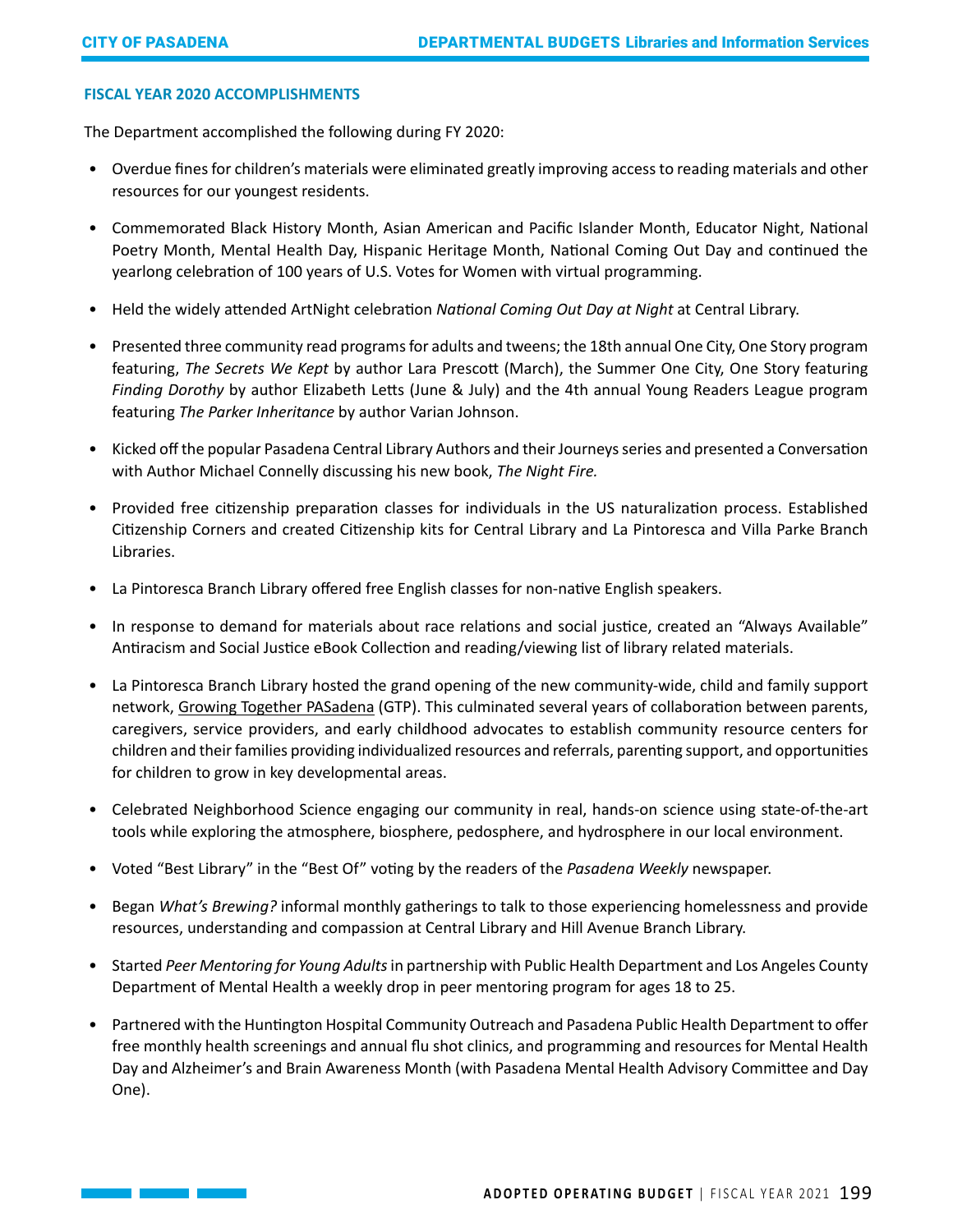- Partnered with Professional Child Development Associates (PCDA) for its Teen Buddies/Teen Club eighth Annual Art Show.
- Pasadena hosted the 2019 Annual California Library Association Conference, bringing in almost 2,000 people to Pasadena. Recognized three Pasadenans at the Conference Awards Gala; former Library Director Luis Herrera, former acting Library Director and current Library Commissioner Robert Karatsu and Pasadena Library Foundation Board Member Ann Longyear.
- Two Pasadena library staff among twenty library employees across the entire state were selected to participate in the California State Library Working Scholars program.

# **COVID-19 Response**

- Launched online "Live Chat with Library Staff" feature in response to COVID.
- Produced 255 total virtual programs from April through July for early learners, school age, teens and adults.
- In response to COVID, added thousands more eBooks and online materials, including Spanish language eBooks and eAudiobooks; added parenting materials; and additional Chinese, Korean, and Japanese language materials at several locations. Also established eBook agreement for PUSD students to use school ID to check out eBooks.
- Created an instant Library eCard for patron's immediate online access to eResources.
- The Office of the Young Child, along with Families Forward, distributed care packages to local families served by Growing Together PASadena early childhood hub sites containing arts and crafts teaching kits, resource materials, books, a letter from their teacher and grocery gift cards.
- Collaborated with the Pasadena Senior Center to support technology assistance for their members using platforms like Zoom and social media to connect with family and friends.
- Increased access to electronic resources, including adding additional resources such as Job & Career Accelerator to support jobseekers during this period of high unemployment.
- Implemented curbside pickup service at Central Library in May then at Allendale, Hastings, La Pintoresca, Lamanda Park, Linda Vista, San Rafael and Santa Catalina Branch Libraries. In May, June and July, our community picked 19,500 items up "curbside" and served over 6,200 patrons.
- Held a springtime online reading and activities program for all ages to help patrons stay connected, have some "virtual" fun, and keep up with their reading. Followed by the Library's first Virtual Summer Reading program.
- Hill Avenue Branch Library hosted a temporary mobile shower station two days per week to provide free service to people experiencing homelessness and provided free lunches.
- Changed from a bi-monthly print newsletter and eNewsletter format to a monthly digital format in response to the library's virtual programming changes.

# **Interdepartmental Support**

- Installed temporary handwashing stations at sites around the City to assist in slowing the spread of the COVID-19 virus.
- Sewed washable cloth masks for the City's Emergency Operations Center.
- Made plastic ear coverings/mask straps for Huntington Hospital staff with 3D printers from our Technology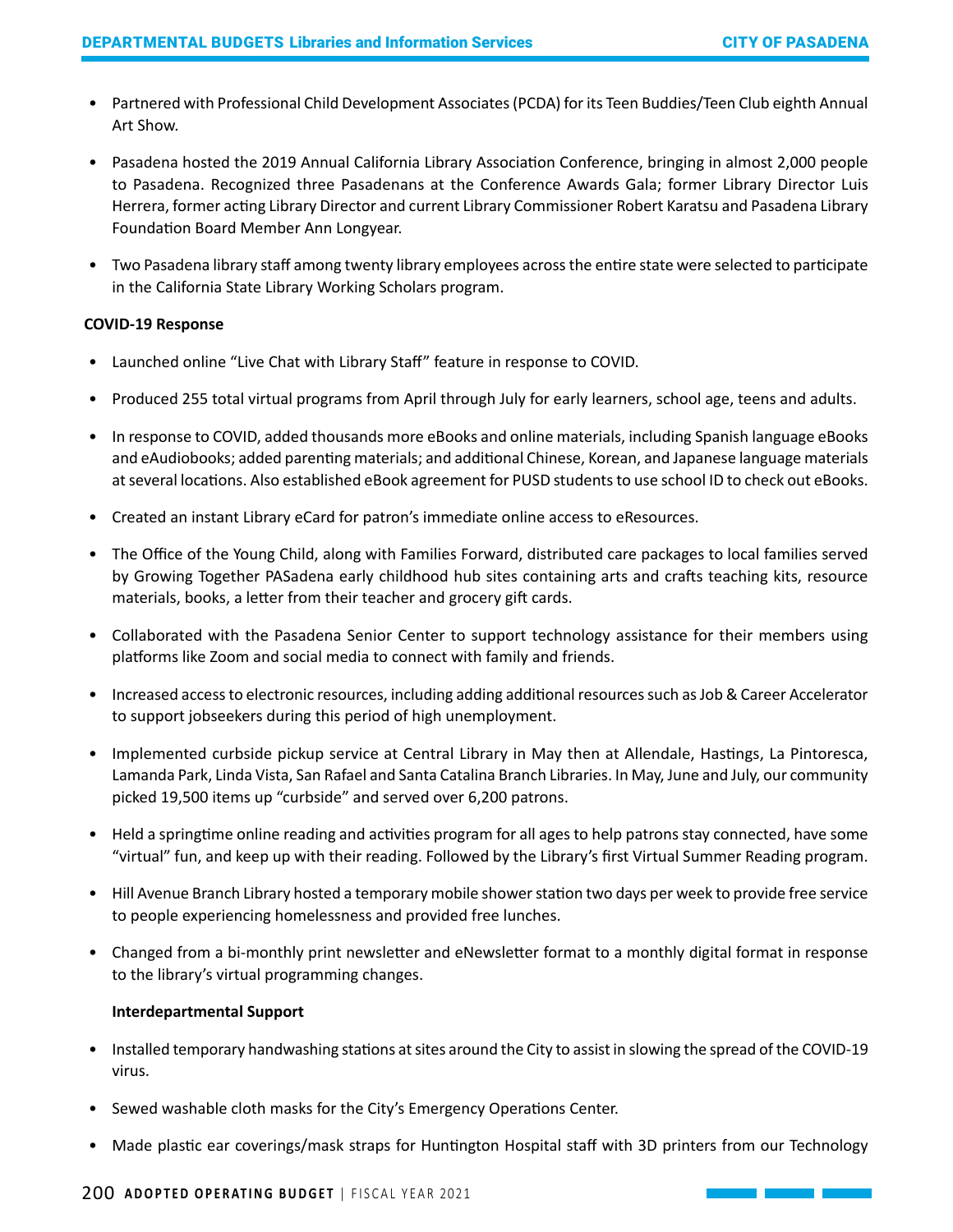Learning Center.

- Assisted in the Emergency Operations Center (EOC) documentation unit.
- Provided security needs for hotel housing individuals experiencing homelessness for the City's temporary housing program.
- Reassigned seven Library staffers to Public Health Department to support contact tracing.
- Provided translation services in Spanish, Mandarin and Armenian to support other City departments.

# **Pasadena Public Library was awarded eleven grants this year:**

- **Abriendo Puertas** Funding to conduct two sessions of Abriendo Puertas/Opening Doors, a culturally-specific parenting education curriculum, at two Growing Together PASadena sites (\$7,000 grant).
- **California Mental Health Services Authority and Los Angeles County Department of Mental Health (Community Engagement Mini Grant**) - (\$5,000 grant)
- **California State Library, Library Services and Technology Act (LSTA) Citizenship Corners** Funding for the acquisition of materials for Citizenship Corners, Citizenship kits, and educational immigrant and citizenship workshops at La Pintoresca Branch Library and Central Library as well as staff training to better assist patrons with the citizenship process (\$62,000 grant).
- **California State Library, Library Services and Technology Act (LSTA) First Connections** Funding for the development of a regional network of sites that are "one-stop shop" locations hosted by well-established community organizations serving families with young children, to access early childhood resources, called Growing Together PASadena (\$230,000 grant).
- **California State Library, Library Services and Technology Act (LSTA) Shared Vision Grant**Funding to build out the resources and organizational support for the Growing Together PASadena network (\$250,000 grant).
- **California State Library & Southern California Library Cooperative (SCLC)/California Center for the Book Mental Health Initiative 2019-2020, Compassion in Action** - Funding for mental health educational training for library staff, a presenter for the annual Mental Health Day observance, and the purchase mental health books to enhance the library's mental health collection (Grant for training, presenter fee and books only).
- **Citizen Science Grant received in partnership with Los Angeles Public Library (LAPL)** Received materials for Neighborhood Science Kits for Hill Avenue, Hastings, La Pintoresca, Lamanda Branches and Central Library. (Grant for materials only).
- **First 5 LA** Funding for the continued support of the Office of the Young Child's efforts to become a Kindergarten Readiness Mentor Community over two years (\$32,500 grant).
- **Pasadena Child Health Foundation** Funding for the creation of a report on trauma-informed care policies and practices in early childhood settings, as well as parent education classes on early childhood brain development for the Growing Together PASadena network (\$22,500 grant).
- **Pasadena Literary Alliance** Funding for the 2020 One City, One Story event's author honorarium, 100 copies of the book for Pasadena Unified School District High School students and 50 copies for Pasadena City College students and programming (\$10,000 grant).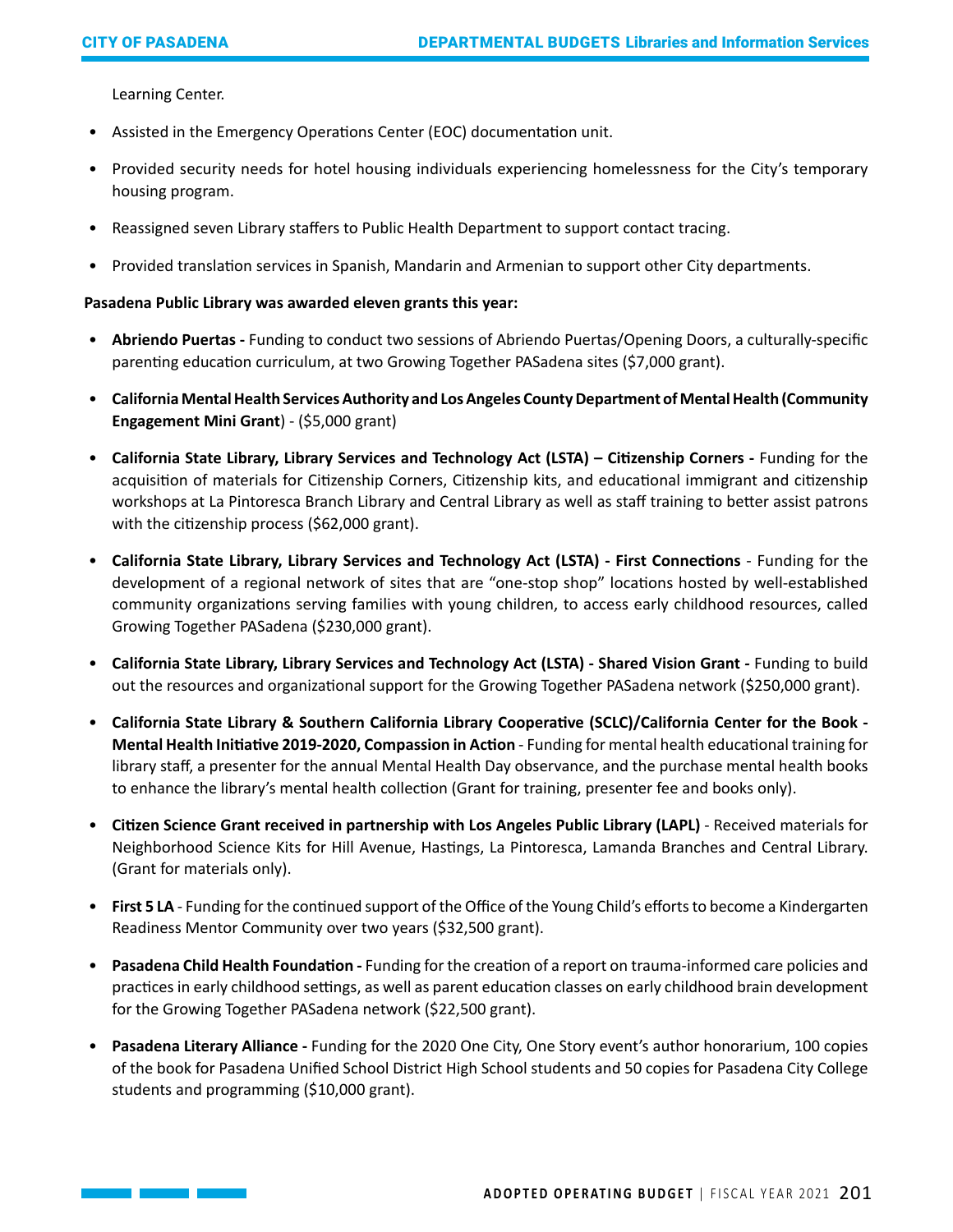# **FISCAL YEAR 2021 ADOPTED BUDGET**

#### **Operating Budget**

The FY 2021 Adopted Budget of \$15,337,573 is \$540,195 (3.4 percent) lower than the FY 2020 Revised Budget. This change can be attributed to several adjustments, including:

- Personnel decreased by \$40,442 (0.4 percent)
- Services and Supplies decreased by \$613,496 (17.8 percent)
- Internal Services increased by \$137,430 (4.7 percent)

# **Personnel**

A total of 99.98 FTEs are included in the FY 2021 Adopted Budget. This is a 3.58 net decrease compared to FY 2020 Revised Budget. Changes in staffing are primarily related to the review process of library personnel and reorganization of the library's account structure.

#### **YEAR-OVER-YEAR BUDGET CHANGES**

#### **Library Services Fund - 212**

The FY 2021 Adopted Library Services Fund Budget of \$15,337,573 decreased by 3.4 percent from FY 2020 Revised Budget of \$15,877,768. This year-over-year change is the result of several factors. Personnel costs decreased by \$40,442 (0.4 percent) mainly due to re-assessed staffing, changes related to Part-Time Pay and COVID-19. Services and Supplies decreased by \$613,496 (17.8 percent) mainly due to decreases in one-time grant expenditures, which the Library will look to renew and research other grants. Lastly, Internal Service Charges increased by \$137,430 (4.7 percent).

# **Library Equipment Replacement-Shared Fund – 679**

The Library Equipment Replacement-Shared Fund for FY 2021 will no longer be utilized. This fund was used to operate a jointly Integrated Library System (ILS) with the City of Glendale. In FY 2021, the Library will no longer have a shared ILS and will transition to a dedicated single agency platform.

# **FUTURE OUTLOOK**

The Library will continue to provide customers of all ages with high quality services and collections with an emphasis on the effective use of technology to support information delivery and access (which will be easier now that all the public computers at all Pasadena Libraries have been upgraded). The provision of creative and innovative methods for delivering service will continue to be explored and adopted. The Library will continue to maximize use of its online Integrated Library System to increase library patron knowledge of library materials and resources, share information via social media outlets such as Facebook and Twitter, provide an advanced mobile presence for smart phones and tablet users, and facilitate an integration of eBook and downloadable eMedia collections. The Library will continue to develop and train high-performance and service-oriented staff to meet the many challenges and opportunities of information delivery. In addition, the Library will prepare for and respond to the "new normal" (potentially a change in program and service delivery) that we will face in a post COVID-19 world.